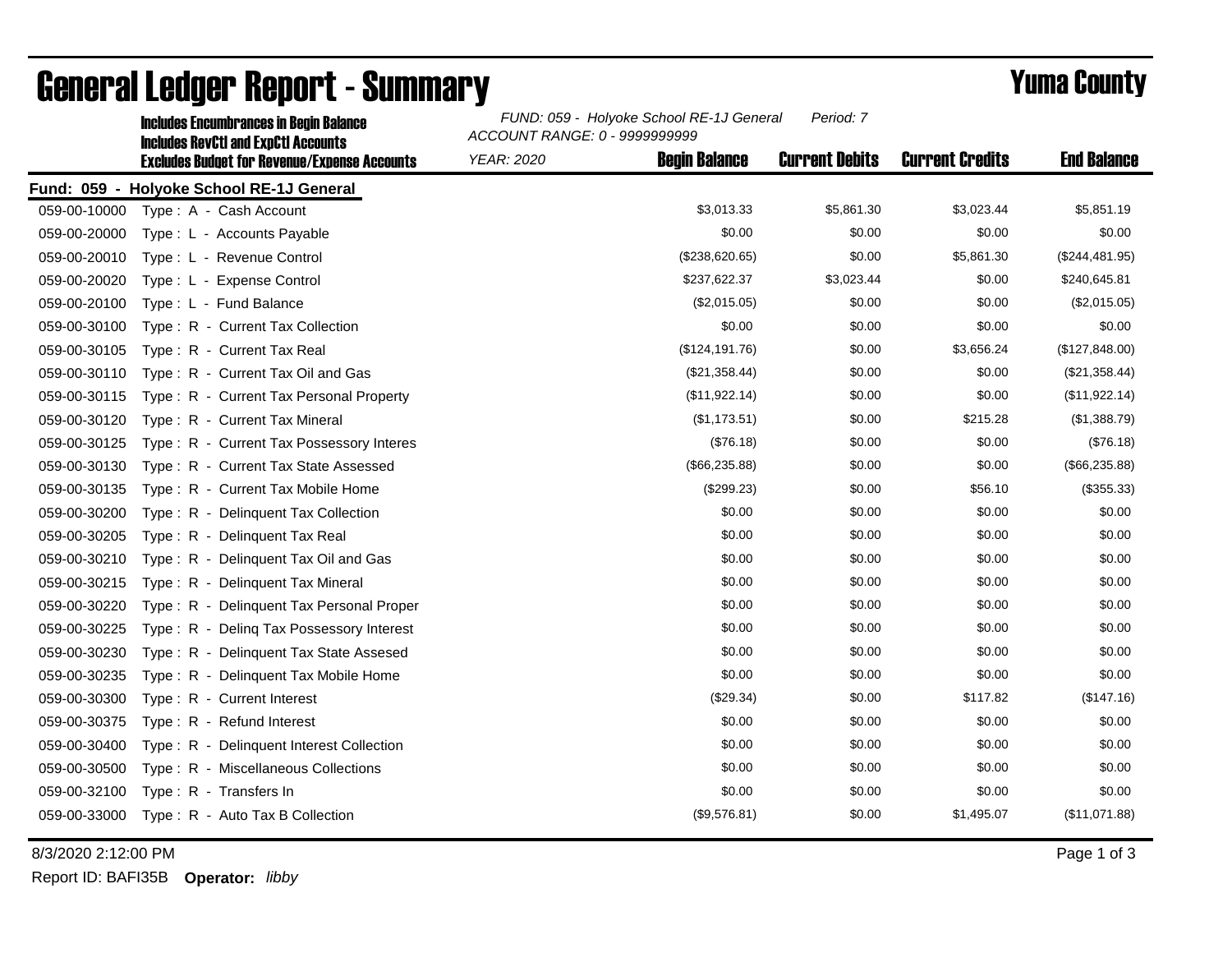| <u>achor en moegor mopor e</u><br><b>Includes Encumbrances in Begin Balance</b><br><b>Includes RevCtI and ExpCtI Accounts</b> | FUND: 059 - Holyoke School RE-1J General<br>Period: 7<br>ACCOUNT RANGE: 0 - 9999999999 |                             |                       |                                  |                    |  |
|-------------------------------------------------------------------------------------------------------------------------------|----------------------------------------------------------------------------------------|-----------------------------|-----------------------|----------------------------------|--------------------|--|
| <b>Excludes Budget for Revenue/Expense Accounts</b>                                                                           | <b>YEAR: 2020</b>                                                                      | <b>Begin Balance</b>        | <b>Current Debits</b> | <b>Current Credits</b>           | <b>End Balance</b> |  |
| Fund: 059 - Holyoke School RE-1J General                                                                                      |                                                                                        |                             |                       |                                  |                    |  |
| Type: R - Auto Tax A & F Collection<br>059-00-33100                                                                           |                                                                                        | (\$3,757.36)                | \$0.00                | \$320.79                         | (\$4,078.15)       |  |
| Type: X - Treasurer Fees<br>059-00-49100                                                                                      |                                                                                        | \$563.23                    | \$10.11               | \$0.00                           | \$573.34           |  |
| Type: X - Transfer Out<br>059-00-49401                                                                                        |                                                                                        | \$0.00                      | \$0.00                | \$0.00                           | \$0.00             |  |
| Type: X - Checks Written / ACH Transfer<br>059-00-49500                                                                       |                                                                                        | \$237.059.14                | \$3.013.33            | \$0.00                           | \$240.072.47       |  |
| Fund: 059 - Holyoke School RE-1J General                                                                                      |                                                                                        | (\$998.28)<br>Totals :      | \$11,908.18           | \$14.746.04                      | (\$3,836.14)       |  |
| <b>Total Fund Revenues:</b>                                                                                                   | \$5,861,30                                                                             | <b>Total Fund Expenses:</b> | \$3.023.44            | <b>Net Revenue Over Expense:</b> | \$2,837.86         |  |

## General Ledger Report - Summary **Figure 2016** Yuma County